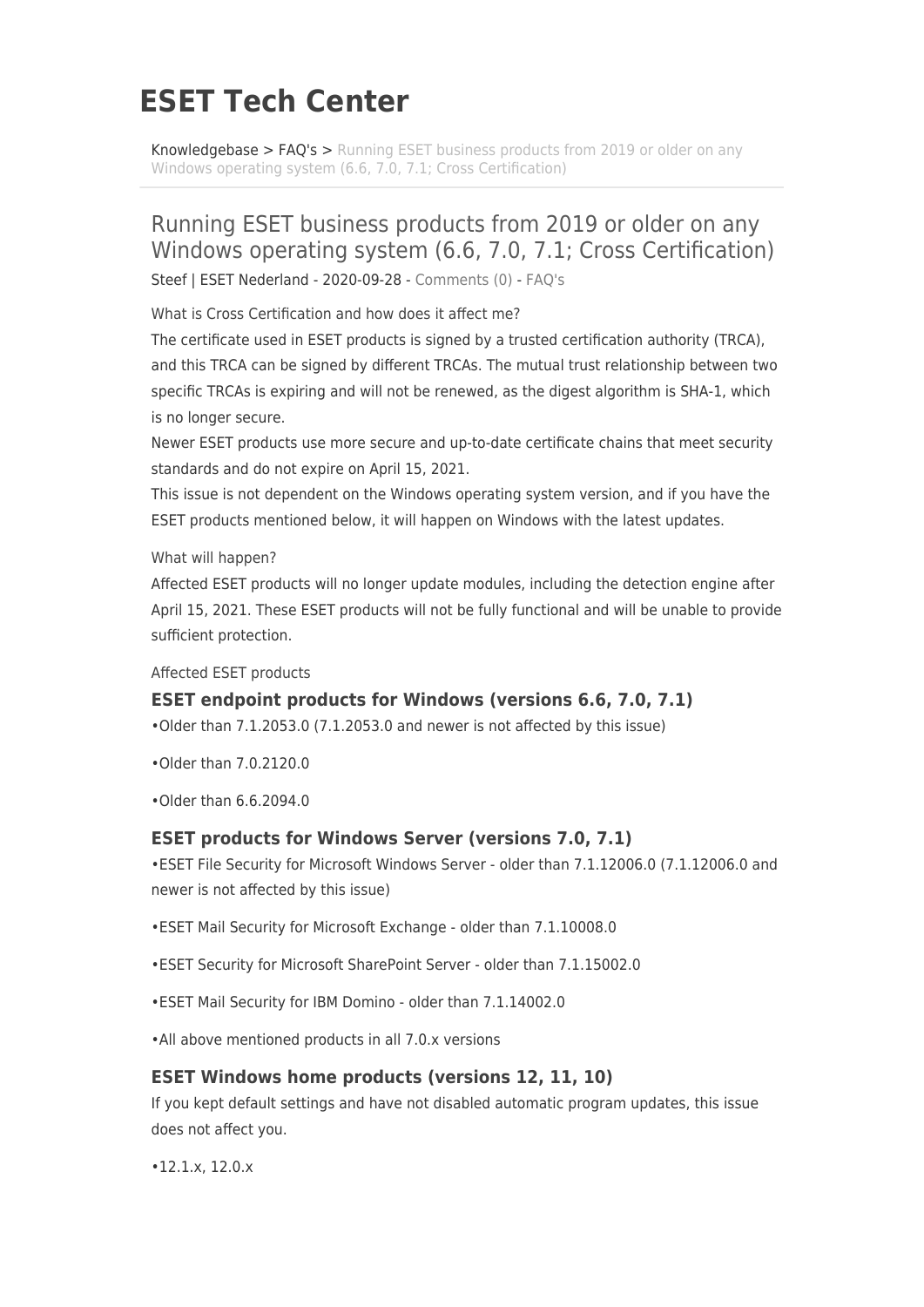•11.2.x, 11.1.x, 11.0.x

•10.1.x, 10.0.x

What should I do?

To avoid cross certification expiration, install the latest version of your ESET product.

Notifications about upcoming End of Life policies in ESET products



If you do not upgrade your ESET product on Windows 10, the protection status of your ESET product will turn Yellow in September 2020, informing you about the need to upgrade to the latest version to address this compatibility issue.